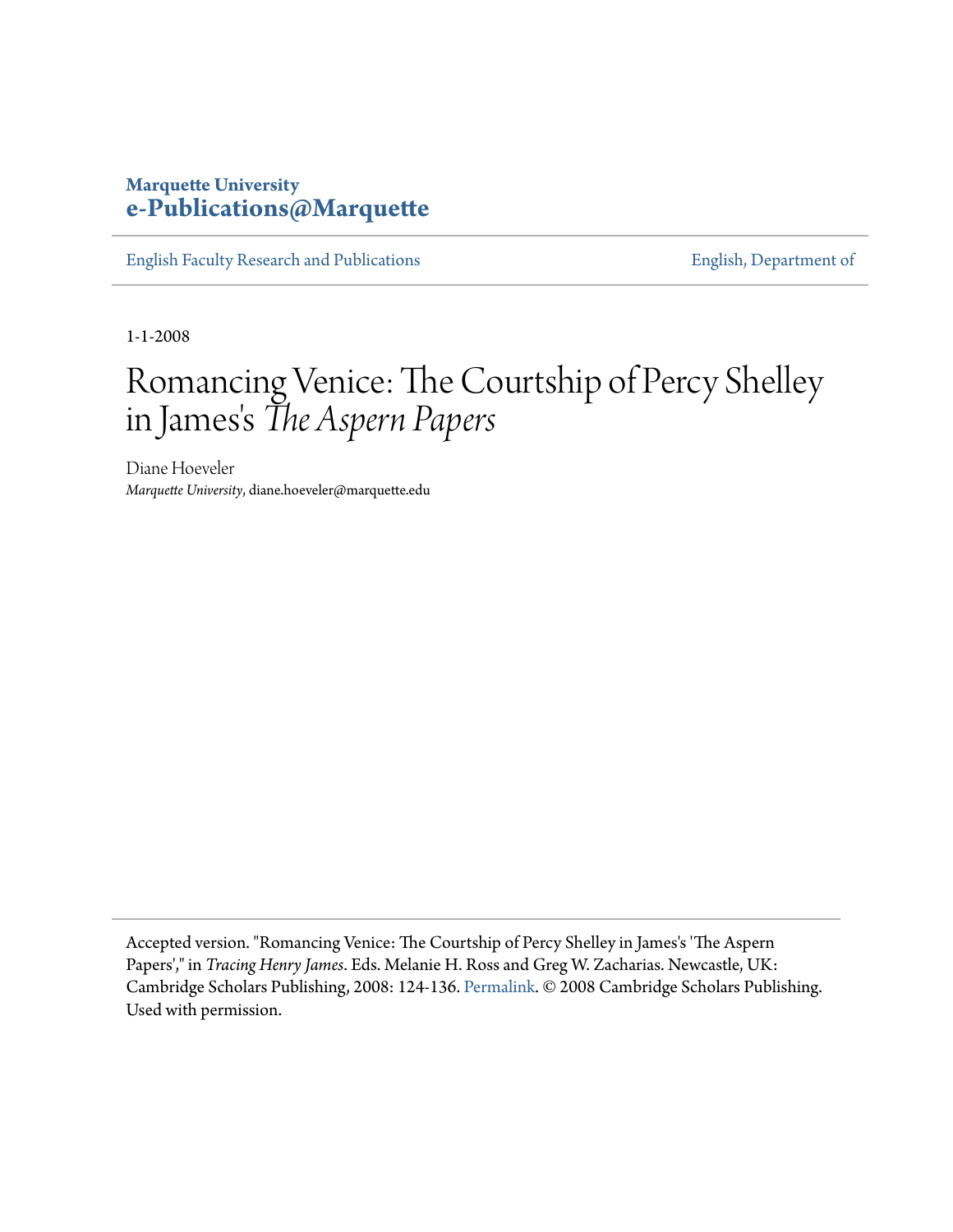## **"Romancing Venice: The Courtship of Percy Shelley in James's**  *The Aspern Papers***"**

## **Diane Long Hoeveler**

Henry James's novella *The Aspern Papers* (1888; rev. 1908) has most typically been read as a critical examination of the literary scholar's obsession with the mystery of creativity. <sup>1</sup> There are, of course, obvious and numerous autobiographical resonances to James's own life in the tale (for instance, James's interest in the figures of Pushkin, Walt Whitman, Julian Hawthorne, Constance Fenimore Woolson, etc.),  $^2$  but this essay will focus instead on the presence of what I would call the strange afterlives of Lord Byron, Percy Shelley, and Claire Clairmont in the story. Presented as a famous American poet from New York and once the beloved of the now elderly daughter of a prominent American portrait painter, the portrait of the ghostly Jeffrey Aspern—not his papers—is, I would claim, the central and haunting object of desire in the story. One of the most memorable images remaining in one's mind after reading the story is that beautiful disembodied male head, called a "relic" by the narrator, that has floated from its original and very private storage place in Juliana's pocket (93) into the pocket of the narrator after Juliana's death (131) and finally to its ultimate relocation in a public place of honor above the narrator's writing desk (143). I would claim that James intended this portrait to be modeled very specifically on Amelia Curran's famous painting of Percy Shelley, completed in Rome in 1819, a portrait that was so well-known that it had assumed iconic and almost religious status by the time James was writing his novella.<sup>3</sup> Presenting the poet sitting with a long quill pen in his beautifully shaped hand, the portrait was an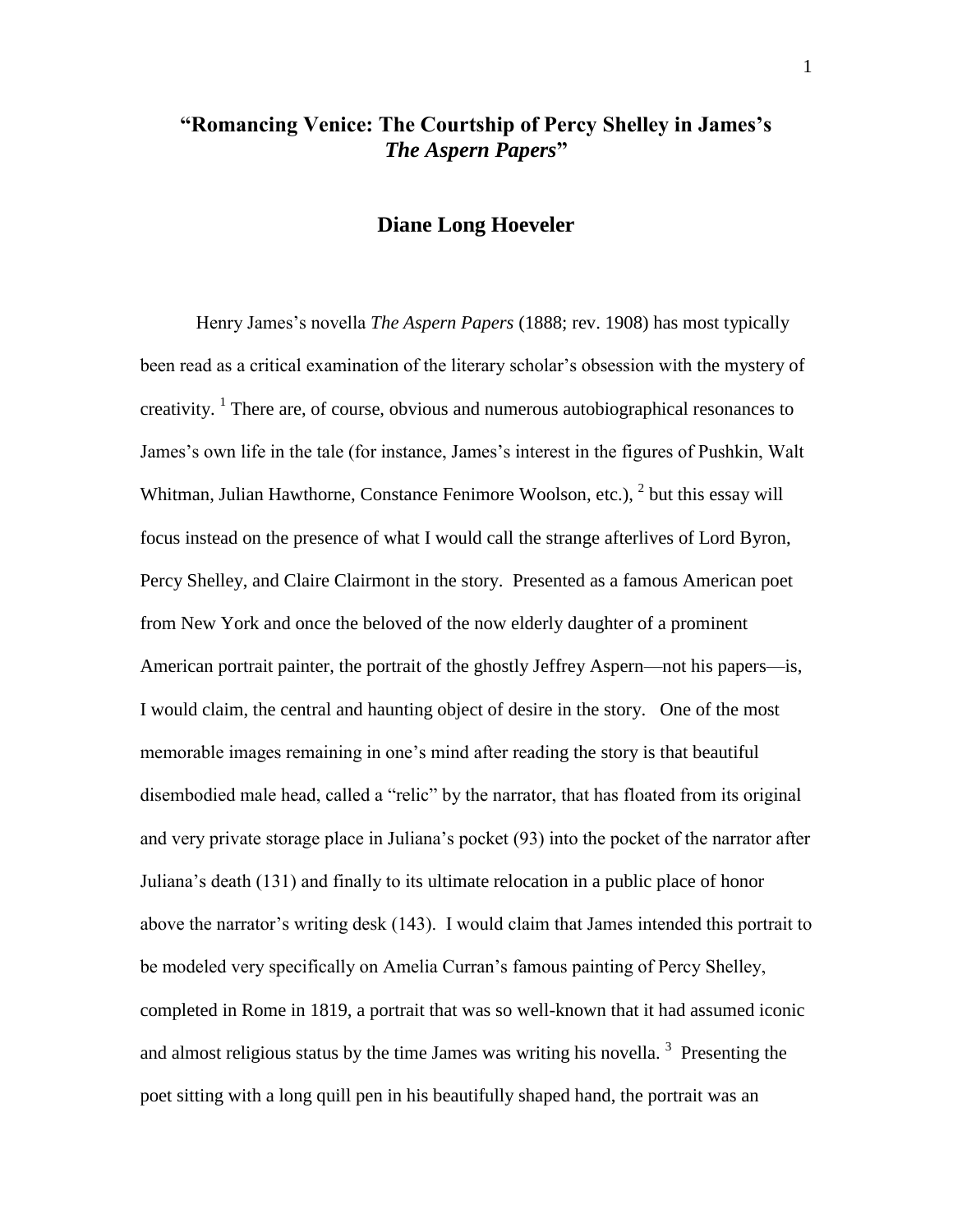idealized representation of masculine poetic creativity, of the highly feminized male poet in love not with human bodies but with the ideas of art and beauty [Figure 1].

This essay will focus on that portrait as a homosocial exchange object, triangulated within the story by a series of convoluted negotiations between two women and a man (Juliana, Tina, and the narrator), or two men and a woman (Juliana's father the artist, Juliana, and Aspern), or two men and a city (the narrator, Aspern, and the body of Venice as visual spectacle, sexless and yet seductive), just as the earlier historical incident on which the story is based was also triangulated in multiple ways: for instance, by Byron, Shelley, and Claire Clairmont, or Byron, Claire and Allegra, their daughter, or Mary Shelley, Percy, and Claire, or Percy, Claire, and their mysterious daughter. In short, I would claim that *The Aspern Papers* is about how desire endlessly circulates in families and by extension cultures, or more specifically, how the act of creating cultural products actually short-circuits familial desire, producing a strange substitute-formation, the scholarly artifact—whether papers or portrait─as homosocial fetishized exchange object.

It is necessary to begin by noting that the originating anecdote that James heard and that motivated his writing of the story is based on the fact that he had learned that Claire Clairmont (b. 27 Apr 1798?; d. 19 Mar 1879, Firenze) was living with her niece Pauline Clairmont recently in Florence and in supposed possession of some priceless Shelley letters.<sup>4</sup> At almost the same time he also had a conversation with the Countess Gamba, a relative of Lord Byron's last mistress, the Countess Teresa Gamba Guiccioli, who confessed that she had destroyed at least one scandalous letter exchanged between Byron and Teresa. As James noted after hearing these anecdotes, "I delight in a palpable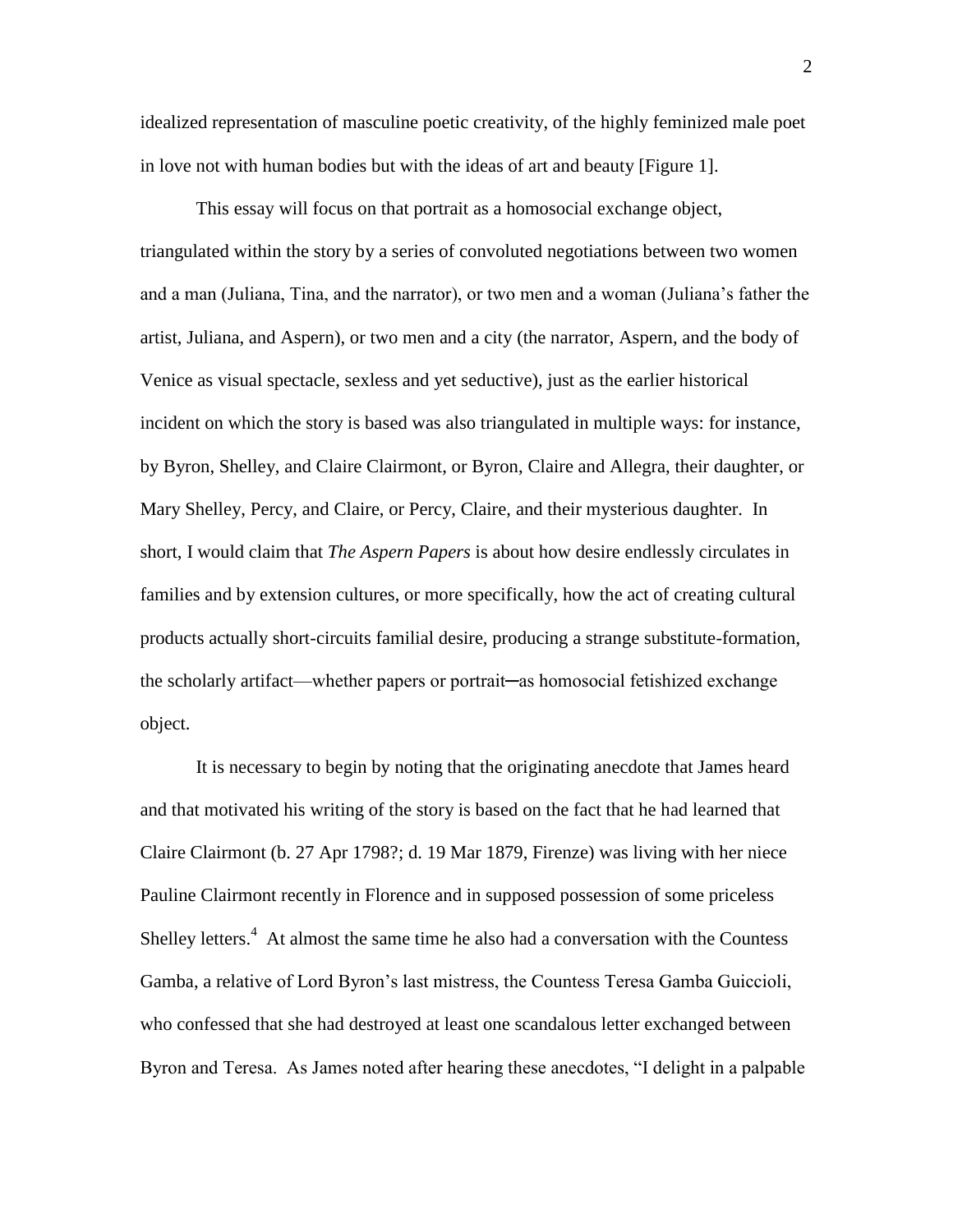imaginable *visitable* past—in the nearer distances and the clearer mysteries, the marks and signs of a world we may reach over to as by making a long arm we grasp an object at the other end of our own table" (x). Grasping the personal histories of both Shelley and Byron from the near past as if they were objects on a table allows James to place them also within our imaginative grasps, but more importantly he seems to be privileging the need to come to terms with the literary heritage of "Romanticism" with a capital R. What James has created in this work is an enactment of the obsessive power of literary and scholarly desire, as if those fetishized and dead male Romantic poets, laid out on a dissecting table, can be grasped, seized, and resurrected as love objects, not by their discarded female paramours, but by the masculine literary tradition itself.

It is necessary, however, to recognize the strange errors and oversights that have been made by James scholars, a usually meticulous group of people. Throughout the criticism on *The Aspern Papers* Claire has been erroneously referred to as Percy Shelley's "second wife," as well as Mary Shelley's cousin, her sister, or her half-sister.<sup>5</sup> In fact, James himself makes this mistake (vii), but Claire was the illegitimate daughter of Mary Jane Clairmont, a woman who was living next door to William Godwin when he became the widower of Mary Wollstonecraft and the father to both their two-week old daughter, Mary, and Wollstonecraft's illegitimate daughter, the three year old Fanny Imlay. Mrs. Clairmont, as she called herself, had never married and yet she had a son and daughter, paternity unknown (presumably not to her). Godwin was desperate for a caretaker for his two daughters and Mary Jane Clairmont found herself in the right place at the right time. In fact, shortly after their marriage Mary Jane gave birth to Godwin's only son and namesake, William, a name used later for the unlucky younger brother of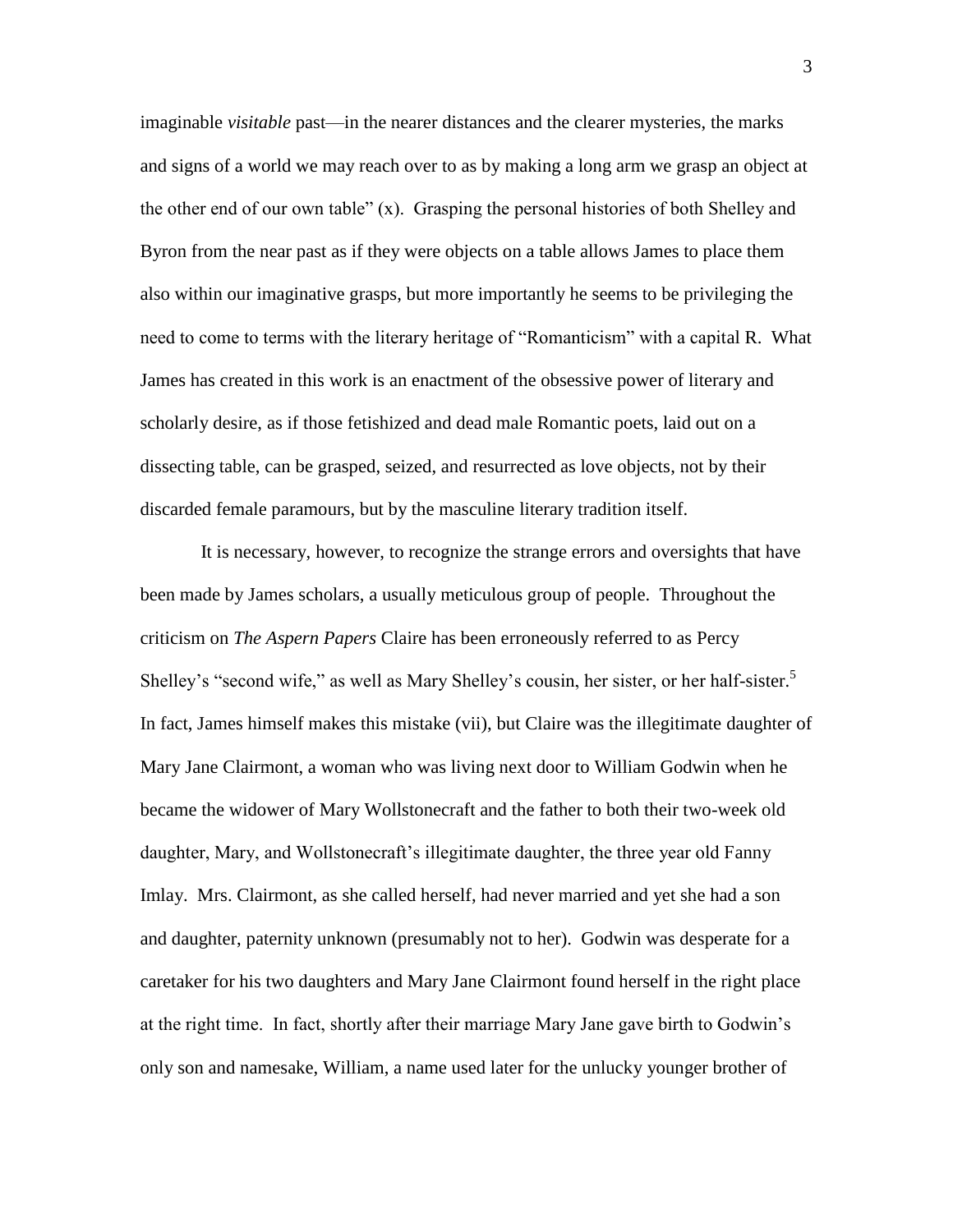Victor Frankenstein and, of course, the first victim killed by Frankenstein's creature. So much for Mary Shelley's attitude toward her step-siblings. The fact that Claire and Mary grew up in the same large and fairly chaotic household did not make them sisters or cousins. Legally, they were stepsisters, but Mary had nothing but contempt for Mrs. Clairmont and she spent her life bitterly regretting the tie she had with Claire, who saw Mary as a sexual and intellectual competitor her entire life.

Part two of this family romance occurs when Mary Shelley began having an affair with the married and very highly regarded poet Percy Shelley. Like some eerie *doppelgänger*, Claire was compelled to seek out an even more popular and also married poet, Lord Byron, and to begin an affair with him. As Mary became pregnant with Percy's lovechild, so did Claire after four months become pregnant with Byron's child, giving birth to a daughter named Allegra, a child who survived only until her fifth birthday. Byron stepped in shortly after the birth of Allegra and claimed his rights as a father, taking the child away from Claire and eventually placing her in a convent outside of Ravenna where she died from typhus, most likely brought on by neglect. <sup>6</sup>

Part three of the Claire Clairmont story, however, was the subject of the most notorious gossip throughout Claire's life. In 1815, and again when they all lived together in Geneva, Byron, Claire, and the Shelleys were rumored to be engaged in a "league of incest," the four of them randomly intimate with each other, with John Polidori, author of *The Vampyr*, as an impotent witness only too willing to spread the tale far and wide. Even more shockingly, however, in January 1819 Percy Shelley appeared in a Neopolitan courthouse with an infant girl and without his wife in order to take out birth papers for the baby girl that he named Elena Adelaide and who he claimed was his own. This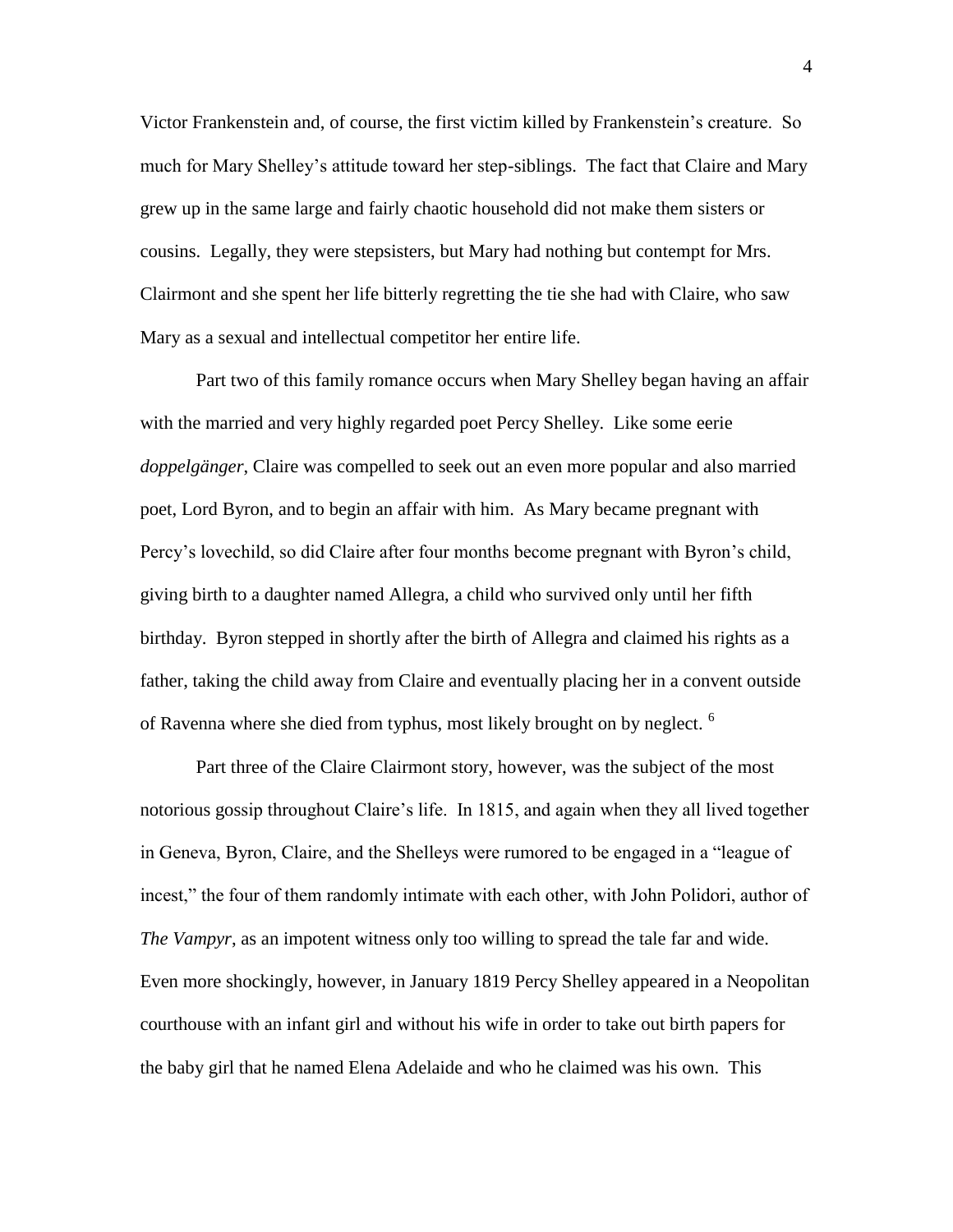mysterious action has long puzzled Shelley biographers as Mary did not give birth to a child at this time and both she and Claire destroyed their journals for the period of six months prior to the child's birth. No one knows definitely even today who the mother of this child was, but certainly the theory that Claire was the actual mother has been advanced and been supported by a number of odd events, including the fact that a servant in the household attempted to blackmail Percy about the incident.<sup>7</sup> Certainly it has long been asserted that Percy and Claire had an affair that even Mary knew about and was forced to condone. Evidence for this affair is strewn throughout Percy's letters as well as his "Epipsychidion," where Claire is represented as a "tempest" to Mary's "moon."

This historical background, well known to scholars of romanticism, makes it clear that Claire was recognized throughout her own era as a fairly notorious woman, giving birth, like her mother, to two illegitimate children, fathered by two different men. By blatantly aligning his portrait of Juliana Bordereau with Claire, James would have been broadly winking to his contemporary reading audience, most of whom would have been in the know about the intimate history of such a woman, who was notorious as something of a poetic groupie. Gossip, it would appear, has become a form of high art in this tale. $8$ But if one does not know that Claire was exchanged between both Byron and Shelley, and that in fact she was rumored to have had an illegitimate daughter with each of these famous poets, then the nuances of James's story are lost.

Notice how the portrait—representing a visual presentation of the idealized and bodiless male poet—functions in opposition to the papers—or the literal and factual throughout the story. In order to make my case that the portrait of Aspern is intended by James to recall to his contemporary readers the portrait of Percy Shelley it is necessary to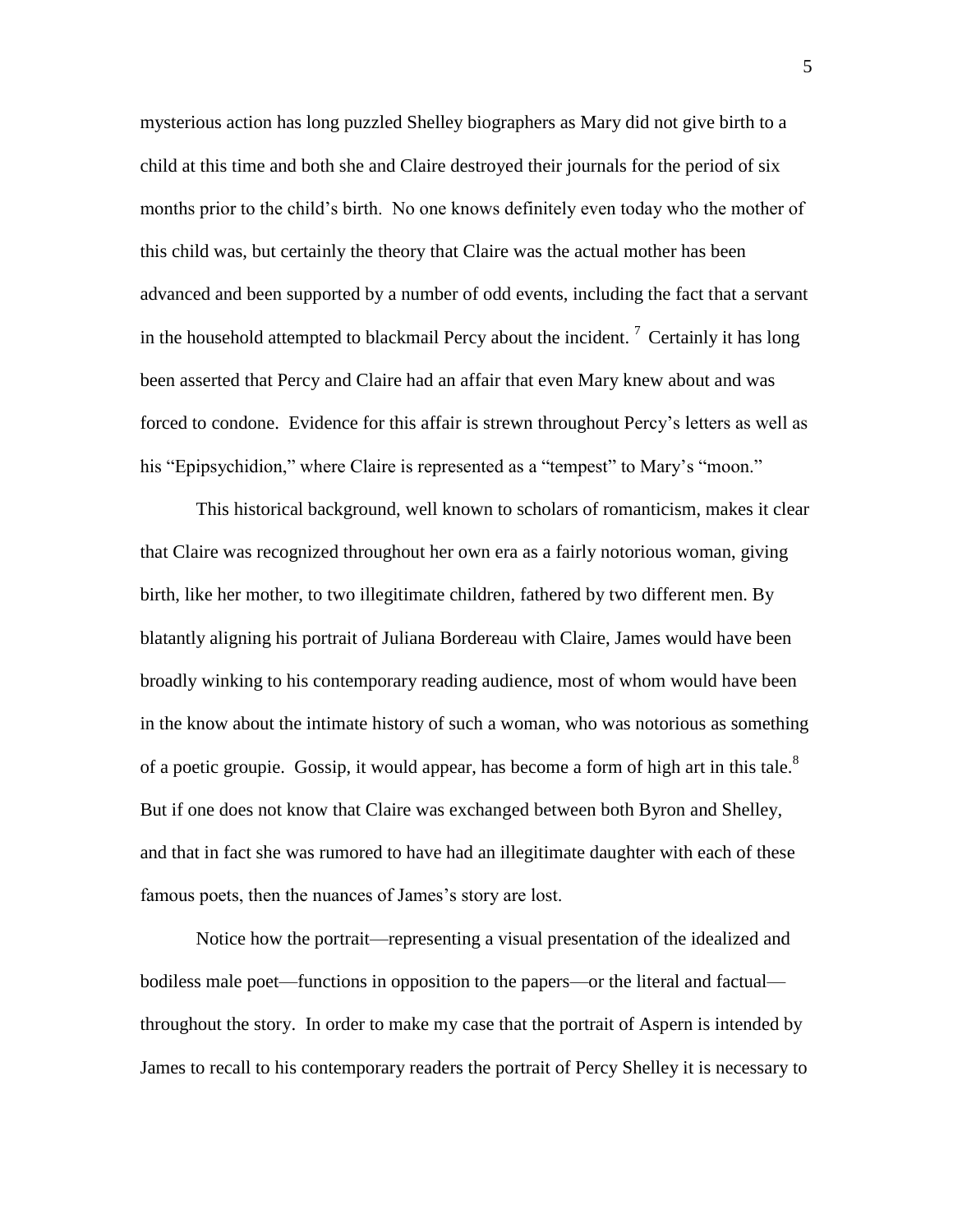trace the public circulation of Amelia Curran's painting. The earliest public appearance of a copy of the portrait occurred in the ornate frontispiece of the Galignani brothers' edition of *The Poetical Works of Coleridge, Shelley, and Keats* (Paris, 1829), containing bust-length likenesses of all three poets. Mary Shelley used a different, waist-length derivation of the Curran portrait as the frontispiece to her edition of Shelley's *Poetical Works* (Moxon, 1839). Another source where James might have seen a variant of the Curran portrait can be found in the third edition of *Shelley Memorials: From Authentic Sources* (1859), edited by Mary Shelley's daughter-in-law Lady Jane Shelley. Harry Buxton Forman used a similar portrait as the frontispiece of his *Poetic Works of P—B— S—*(1876). Forman's 1882 edition of the volume used yet another variant of the portrait featuring the poet's disheveled hair, loose collar, and long quill pen. William Michael Rossetti's three-volume edition of the *Poetry of Shelley* (1878) has a cut-down and slightly revised variant of the head, neck, and loose collar as the frontispiece for volume one. Suffice it to say that James would have had multiple opportunities to have seen both the Curran portrait and the two major adaptations of it done by Edward Ellerker William [Figure 2] and George Clint. The Clint painting was then adapted as an engraving by Edward Francis Finden and used as a frontispiece to the 1839 *Poetical Works of Percy Shelley* (London: Daly) as well as within *Finden's Landscape Illustrations to . . . the Life and Works of Lord Byron* (London: Murray, 1832).

The portrait of Aspern, moreover, is further merged with the spirit of Venice as another source for communing with the idealized Aspern that the narrator has constructed and pursued: "That spirit kept me perpetual company, and seemed to look out at me from the revived immortal face—in which all his genius shone—of the great poet who was my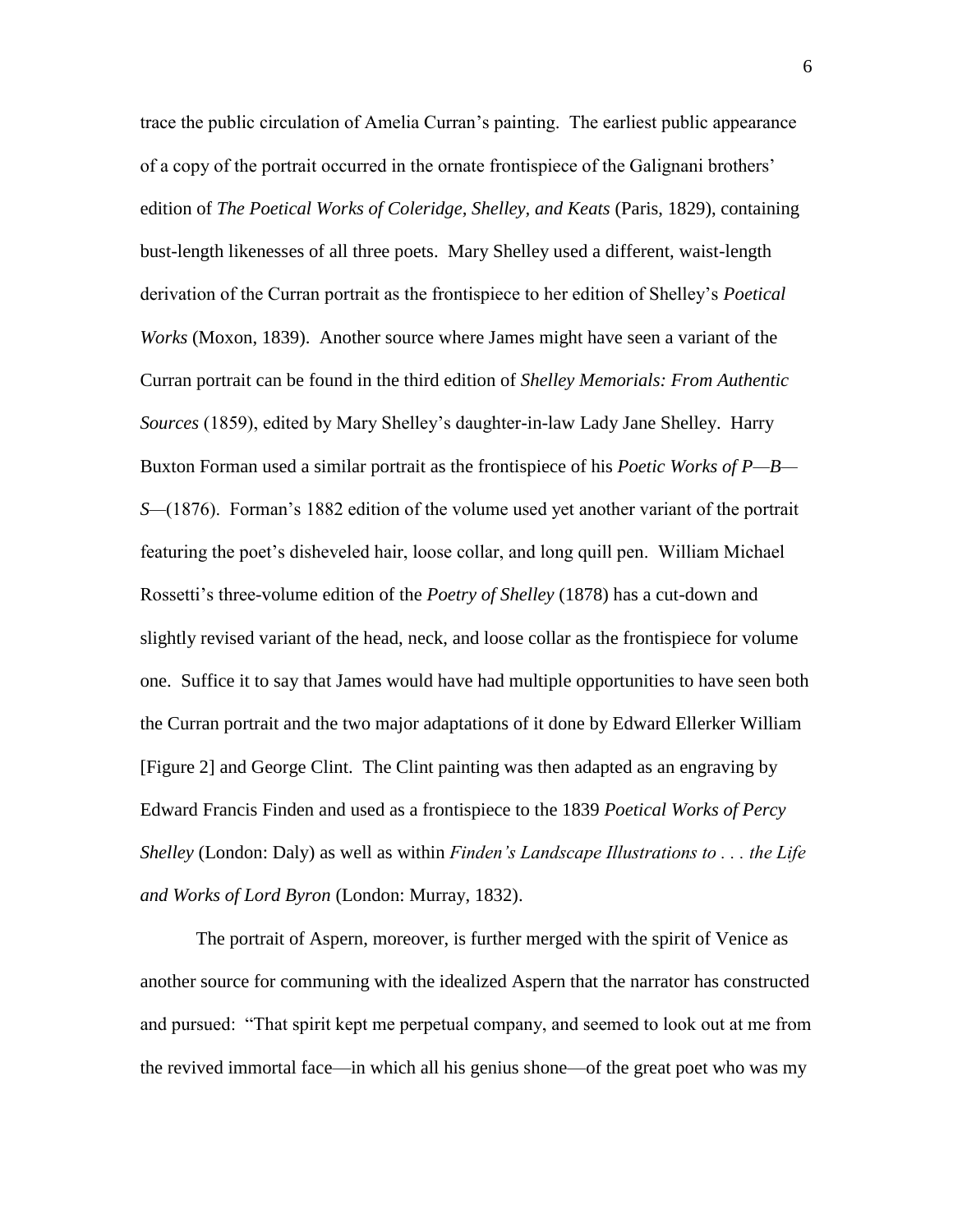prompter" (42). Interestingly, throughout the Venetian passage, James uses the words "fraternal," "mystic companionship," "moral fraternity" (42-43), all phrases that suggest the homosocial bonding that has occurred between the idealized Aspern, the narrator, and the "body" of Venice, or, by historical extension, between Byron and Shelley over the body of Claire. Venice is also coded throughout the narrative as a "spirit" and we know from James's travel essays and a later letter to J. A. Symonds that in fact Venice was something of a sexualized locale that had allowed him to admire beautiful young men and then convey that admiration in a somewhat cryptic manner to Symonds. In a travel essay written during a trip to Venice in 1873, James wrote about a group of young men he saw one day while walking, noting that one of the boys "was the most expressively beautiful creature I had ever looked upon….He had a smile to make Correggio sigh in his grave….Verily nature is still at odds with propriety….I think I shall always remember, with infinite conjecture, as the years roll by, this little unlettered Eros of the Adriatic stand" (qtd. Bradley, 47). Years later James sent this piece to Symonds and then waited for the knowing nod or sign of recognition, but nothing arrived. He finally took the more direct tack of writing a letter in which the wink is a bit broader:

I sent you the *Century* more than a year ago with my paper on Venice. I sent it to you because it was a constructive way of expressing the good will I felt towards you in consequence of what you had written about the land of Italy—and of intimating to you, somewhat dumbly, that I am an attentive and sympathetic reader. I nourish for the said Italy an unspeakably tender passion, and your pages always seemed to me that you were one of the small number of people who love it as much as I do—in addition to your knowing it immeasurably better. I wanted to recognize this (to your knowledge); for it seemed to me the victims of a common passion should exchange a look. (qtd Bradley, 53)  $9$ 

Exchanging "looks" would appear to be what the narrator wants to do with Aspern via the portrait, but the "eyes" of Juliana and Tina keep blocking his view. In fact, the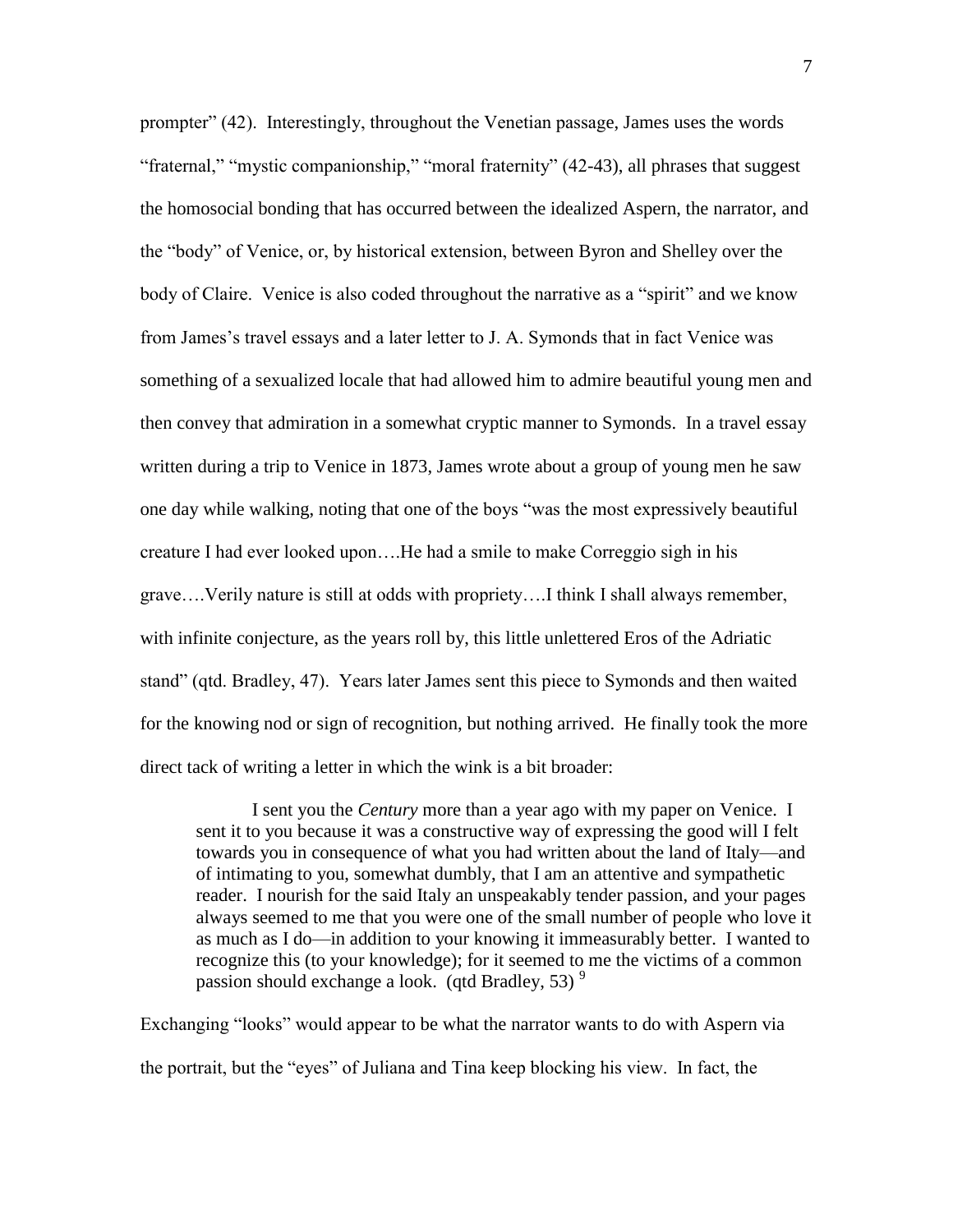narrator begins to fantasize that he is in direct communion with the spirit of Aspern over the body of Venice as mediated by the fading Juliana, thinking that he hears Aspern nudge and whisper to him, "'Strange as it may appear to you she was very attractive in 1820. Meanwhile, aren't we in Venice together, and what better place is there for the meeting of dear friends?'" (43)

The narrator, of course, initially claims that he wants to purchase the Aspern papers and his original design is to try to locate where they are stored in the shabby Venetian rooms that the women inhabit. He settles on a "particular tall old Empire secretary with brass ornaments of the style of the Empire—a receptacle somewhat infirm but still capable of keeping rare secrets" sealed with a "peevish little lock" (100). When he seems to be staring too blatantly at the secretary, he diverts Tina's attention by mentioning the portrait of Aspern, suggesting that the portrait and the papers are in some way tied together in his mind. And they are, because the secretary with its "peevish little lock" becomes increasingly identified with the literal and by extension, with Juliana's body, just as the portrait reminds us of the narrator's obsession with the metaphorical, the idealized and abstract, a bodiless poet. In his manic pursuit of the remains of Jeffrey Aspern, the narrator enacts a recognizable cultural script: he desires to recreate the masculine poetic genius as all mind, free from the taints or corruptions that are inherent in associating with the female body, and concomitantly with generation, reproduction, and emotion. To say that the text encodes a loathing for the female body is not to say anything particularly new about it.  $^{10}$  What is most psychologically telling about the tale is the way that Claire Clairmont's personal sexual history functions as a very broad wink to his reading audience, an unspoken and yet underlying source of scandal and nausea,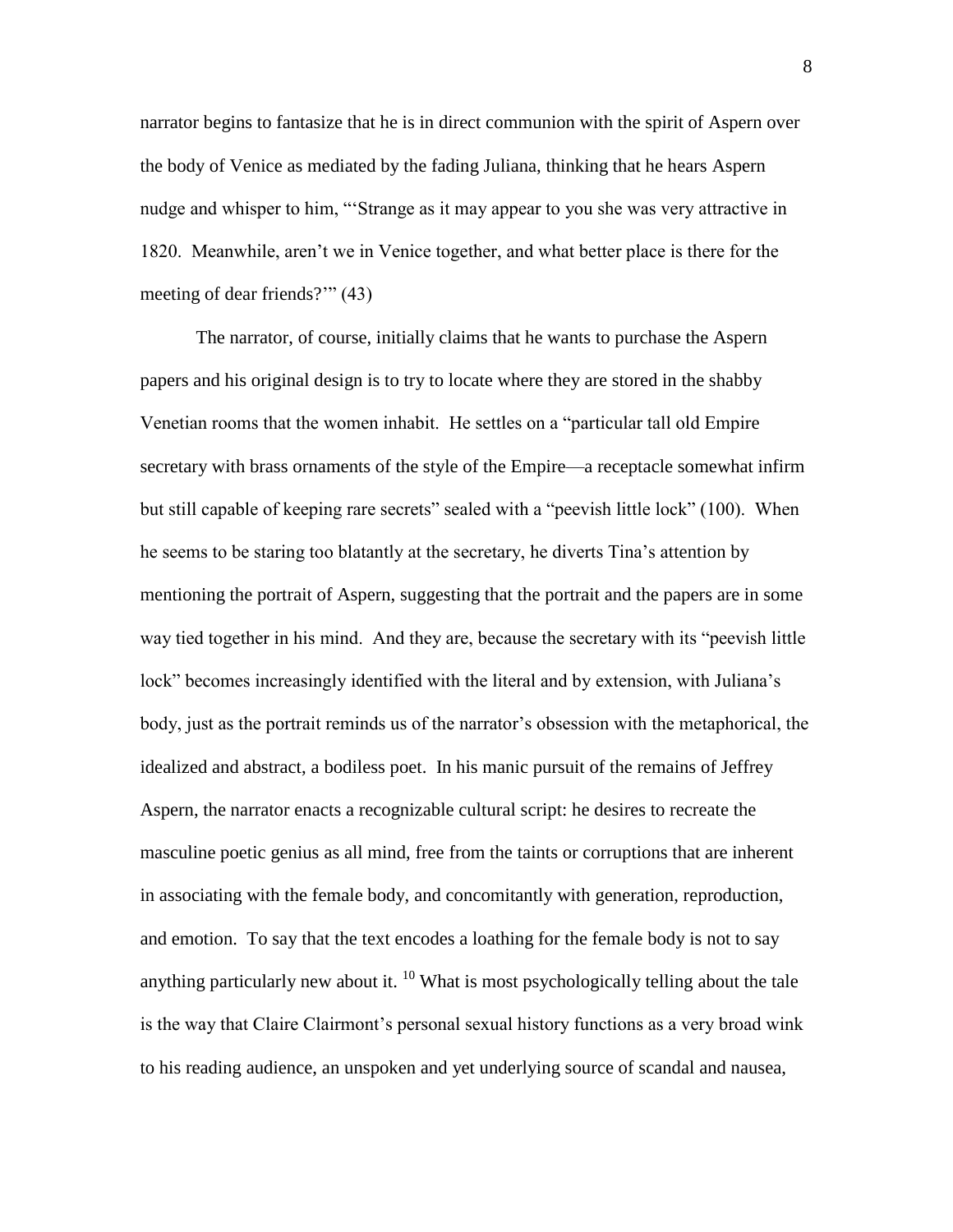suggesting a revulsion toward the female body which in turn sets off the even more intense need to fixate on the masculine and beautiful disembodied head.

In juxtaposition to the open and engaging face and beautiful eyes of Aspern, we are presented with Juliana's rather eccentric habit of wearing a green eye shade to conceal her eyes, a gesture that transforms her into something of a death's head: "the upper half of her face was covered by the fall of a piece of dingy lacelike muslin, a sort of extemporised hood which, wound round her head, descended to the end of her nose, leaving nothing visible but her white withered cheeks and puckered mouth, closed tightly" (104). The veil is finally raised when Juliana catches the narrator in the act of raiding the secretary for the papers:

Juliana stood there in her night-dress, by the doorway of her room, watching me; her hands were raised, she had lifted the everlasting curtain that covered half her face, and for the first, the last, the only time I beheld her extraordinary eyes. They glared at me; they were like the sudden drench, for a caught burglar, of a flood of gaslight; they made me horribly ashamed. (118)

This scene is the moment we have been waiting for since the story began: the confrontation of the hero with the Medusa's head. Like a little boy rustling around for some secret in his mother's drawers, the narrator is caught in a nursery drama, the reenactment of a primal scene in which he has attempted to ferret out the sexual secrets of his substitute parent figures. It would appear, in fact, that this act is an invasion of the tainted female body in order to remove for safe keeping the literal remains of his masculine poetic deity. This raid on the mother's territory is, for the narrator, an act of homosocial loyalty, a way of disengaging Aspern from his earlier and unfortunate association with the promiscuous and unworthy Juliana.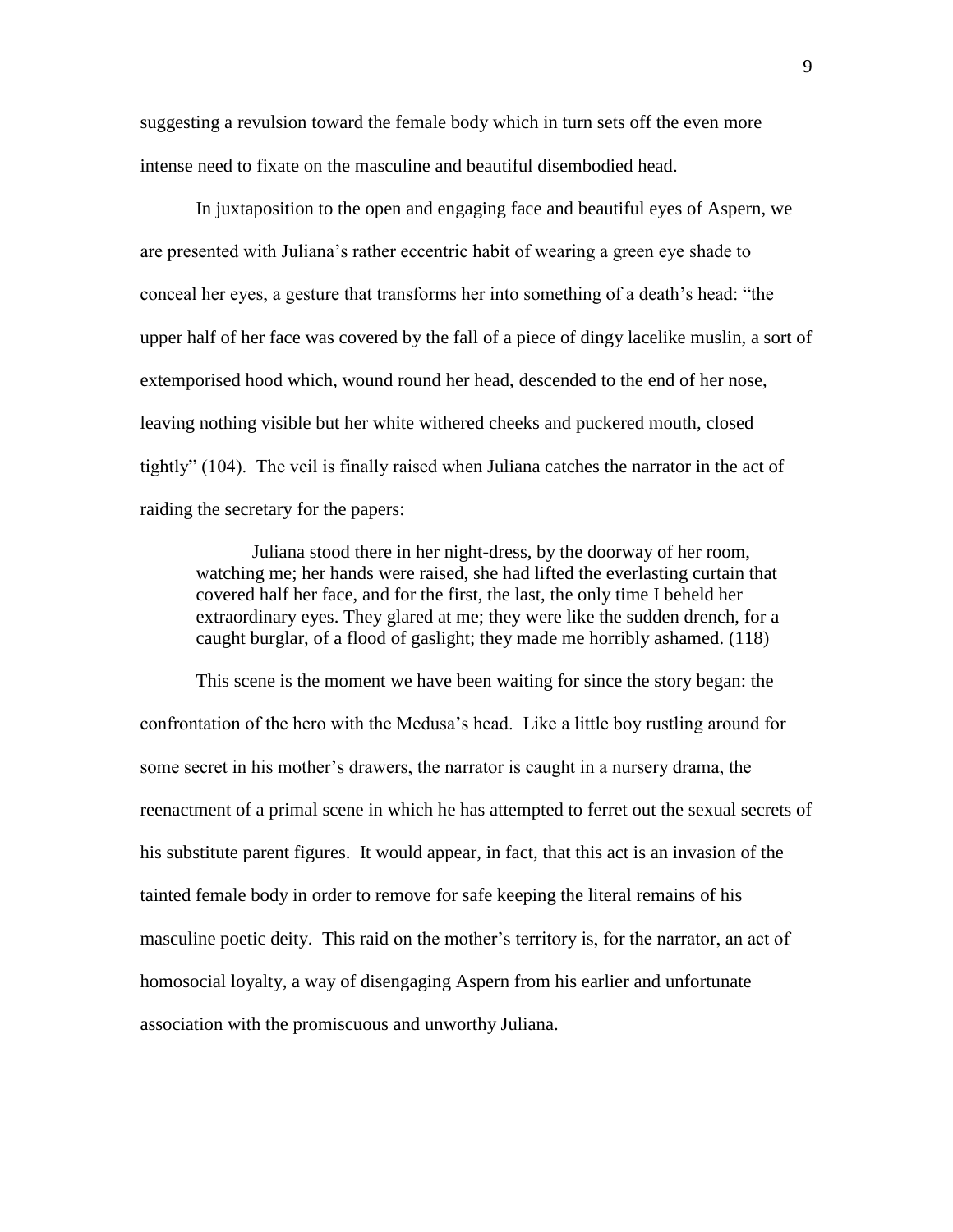For her part, Juliana does not survive this shock for long, and very quickly the narrator is into the final stages of negotiating for his desired property with Tina, the heir of Aspern's legacy:

I looked at Jeffrey Aspern's face in the little picture, partly in order not to look at that of my companion [Tina], which had begun to trouble me, even to frighten me a little—it had taken so very odd, so strained and unnatural a cast….I but privately consulted Jeffrey Aspern's delightful eyes with my own—they were so young and brilliant and yet so wise and so deep….now that I held the little picture in my hand I felt it would be a precious possession. 'Is this a bribe to make me give up the papers?' I presently and all perversely asked. 'Much as I value this, you know, if I were to be obliged to choose the papers are what I should prefer. Ah but ever so much!'" (131)

Later, when he first hears Tina timidly put forward the idea that he needs to become a "relation" in order to possess the papers, the narrator turns his attention again to the little portrait: "It was embarrassing, and I bent my head over Jeffrey Aspern's portrait. What an odd expression was in his face! 'Get out of it as you can, my dear fellow!' I put the picture into the pocket of my coat and said to Miss Tina: "Yes, I'll sell it for you'" (133). Claiming that he has sold the portrait and is sending her the proceeds, the narrator later comments that as he looks at the portrait hanging above his writing desk, "When I look at it I can scarcely bear my loss—I mean of the precious papers" (143). But James's earlier version of this line (1888) had read: "When I look at it [the portrait] my chagrin at the loss of the letters becomes almost intolerable" (*CT*, 382). There is a shift here that suggests something deeply dishonest. "Chagrin" becomes transformed into "loss," and simple embarrassment becomes instead a trauma that is almost unbearable as the narrator has contemplated the events over time (or the author has had twenty years to consider the real object of his character's quest).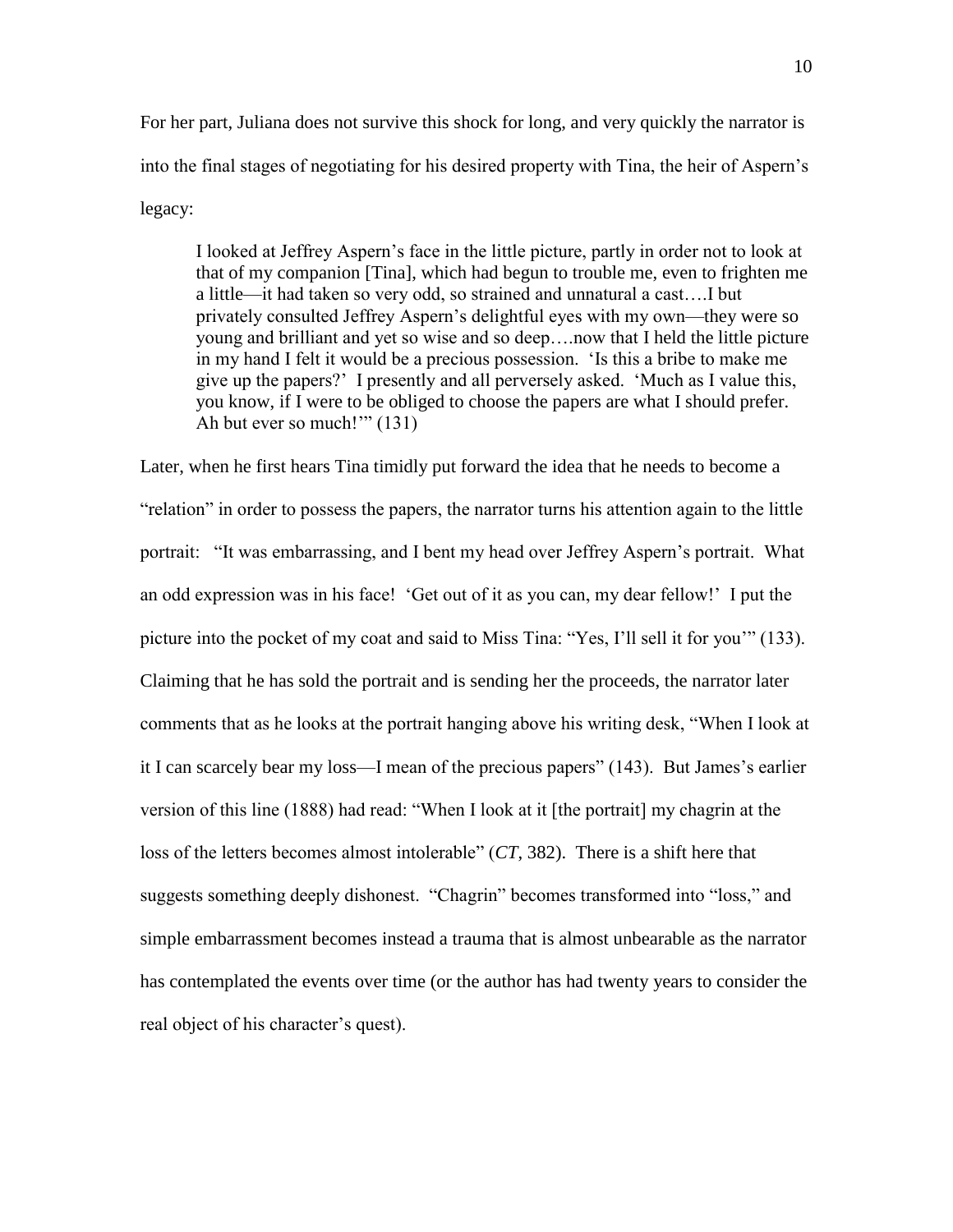But that revised qualification about "loss," added as a tag at the end of the sentence, functions as a dodge, a way of trying to express what he knows he in fact can bear, the loss of the papers. So is it the papers or the portrait that have functioned as the fetishized love object throughout the novella? If we consider Freud's explanation of fetishism (limited, to be sure, to the male libido as "normative"), we can assume that it is the mother's *difference* from the male body that strikes horror in the boy because it reifies his own fear of castration, his own nausea at her "wounded" body (hence the focus on Juliana's eyes and her horribly withered face). As long as the substitute fetish object that denies the visual trauma can be kept in view (the portrait of Jeffrey Aspern), it allows the boy to continue to believe in the imaginary wholeness of woman (and hence his own wholeness). <sup>11</sup> The fetish, then, becomes a "permanent memorial" to the horror of castration that he had glimpsed in the mother's body. The fetish also is a "token of triumph" and a talismanic safeguard against castration necessary for the male psyche to survive, let alone create works of art (Freud, "Fetishism," 153).

I have argued that the papers—the literal remains of Aspern—were never the real object of the narrator's quest. He has been from the beginning obsessed with vicariously experiencing on an artistic or visual level the relationship that Byron and Shelley had with Claire. He is, in short, a voyeur of the most fastidious kind. He himself does not want to sully his hands with Tina, the probable child of Aspern and Juliana. Instead he wants to court the idea of the ghost of Percy Shelley or masculine poetic creativity in his imagination. He wants to participate in an act of homosocial bonding, an alternative sphere that replicates itself not in human beings, but in portraits of human beings. In love with the male image, he seizes the portrait and spends his days staring at it, content with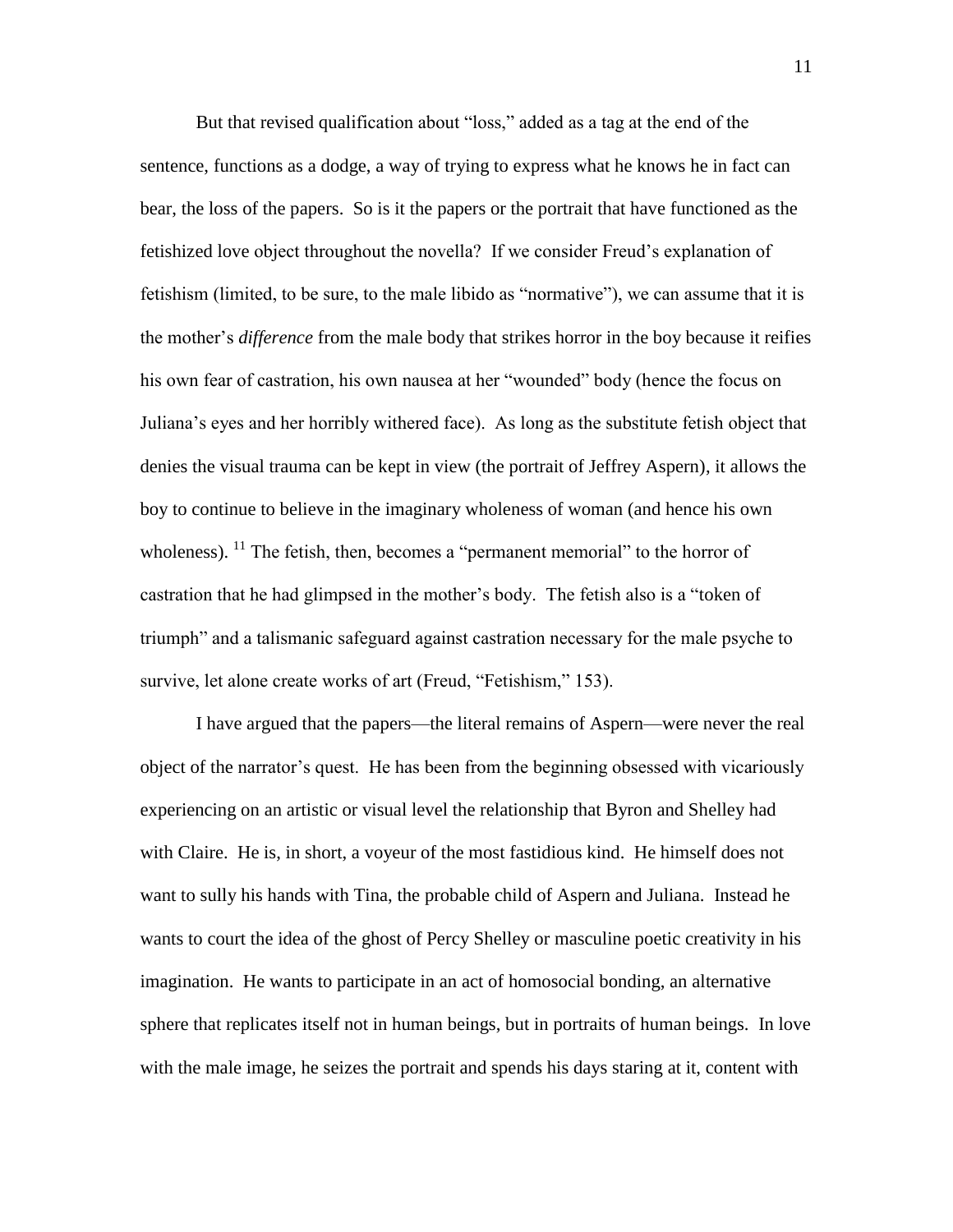reminiscing about his foray into the castle of Duessa. He braved the female dragons, and emerging with his treasure: the disembodied sacred male head.

As a coda, I would like to note that James rewrote his tale in 1908, but in the meantime, four years earlier, Edith Wharton wrote her own version of the same story, "The House of the Dead Hand." <sup>12</sup> Published in *The Atlantic Monthly* in 1904, Wharton's story is set in Siena where Wyant, a young British dilettante, has come to see a treasured painting by Leonardo owned by the daughter of the eccentric Dr. Lombard. In this story the quest for the connoisseur is to possess the painting of the virgin, called the Lux Mundi, but the painting is unattainable because the daughter, Sybilla, refuses to part with it even after her father's death. Most striking as a clue to the psychic similarities of the tales is the device of the dead hand that hangs over the entryway of the Lombard house: "the hand was a woman's—a dead drooping hand, which hung there convulsed and helpless, as though it had been thrust forth in denunciation of some evil mystery within the house, and had sunk struggling into death" (509). Like the secretary that holds the Aspern papers and the fetishized portrait, the dead female hand controls property and thereby forces itself into the domain of male bonding. Like the women of *The Aspern Papers*, the female dead hand droops over art and beauty while the dream of an all-male enclave, a brotherhood of beautiful artists, struggles to emerge from her powerful and ultimately dead hand.

Marquette University Milwaukee, WI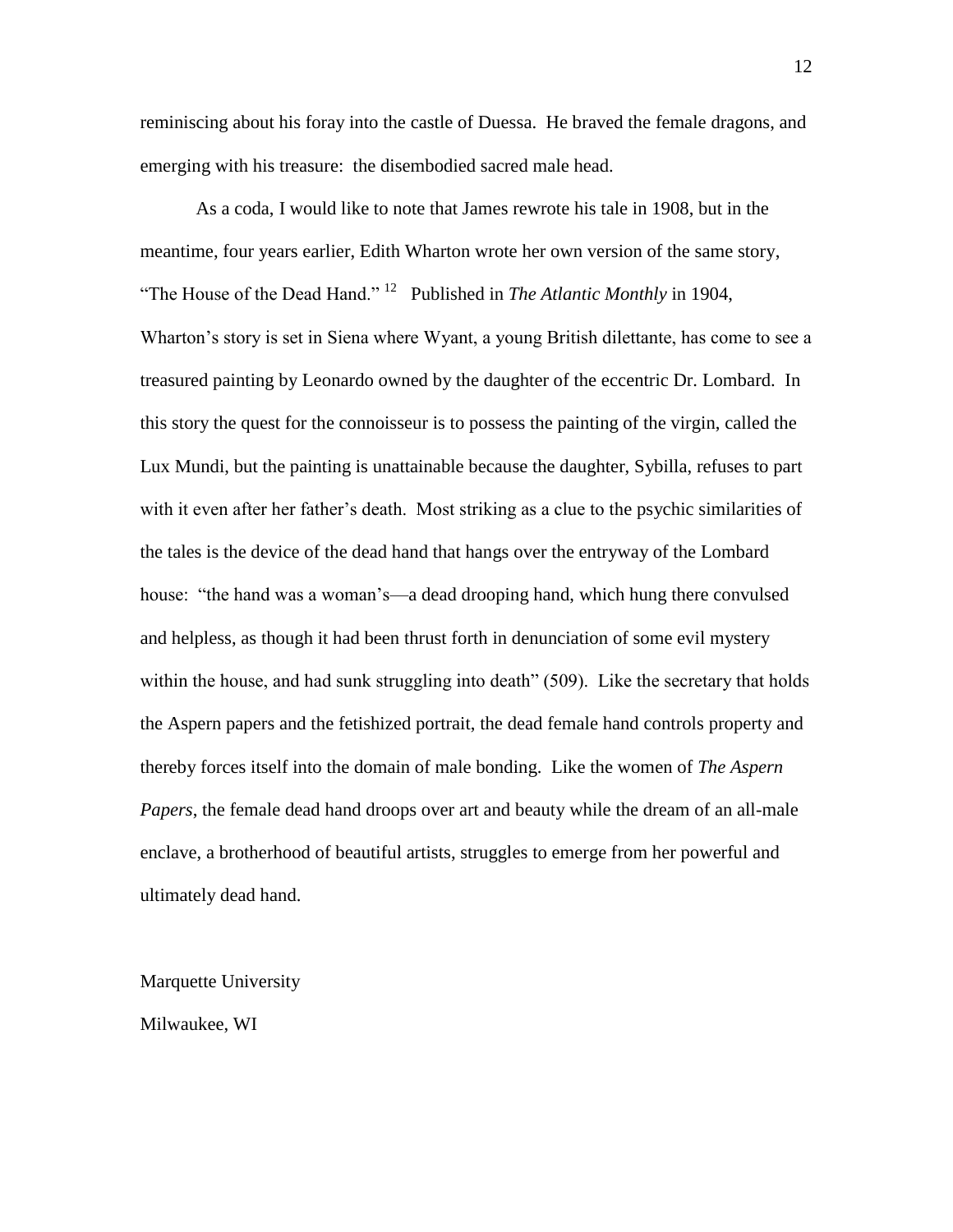### **NOTES**

<sup>1</sup> All quotations from *The Aspern Papers* (except one) from the New York Edition of James. Also see Person for a reading of the story as an exploration of the masculine creative process: "Throughout, [the narrator's] behavior is consistent with a desire to idealize Aspern and to divorce eroticism and creativity, the letters from their meaning" (23).

<sup>2</sup> Tambling sees Walt Whitman as the model for Aspern, while O'Leary sees Pushkin. Edel reads James's anxiety about his own letters to Constance Fenimore Woolson into the conception of the story (339-41), while Scharnhorst sees Julian Hawthorne as embedded in the name "Juliana" and as the "publishing scoundrel" of the story for publishing his own father's private papers.

 $3$  The National Portrait Gallery has seven portraits of Shelley, including the 1819 Curran oil painting and an oil by George Clint, "after Amelia Curran, and Edward Ellerker Williams," known as the composite portrait (ca. 1829). The Clint painting [http://www.npg.org.uk/live/search/portList.asp?search=sp&sText=percy+shelley] seems like a "better" portrait than Curran's, with more detail and facial definition. Mary Shelley apparently tried to commission an improved version of the Curran in 1829 by requesting a composite of the Curran and Williams portraits. For further information on the Shelley portraits, see Trelawny's Preface to his *Recollections*; White; Smith; and Barker-Benfield.

<sup>4</sup>Claire's letters to both Percy Shelley and Lord Byron are collected in *The Clairmont Correspondence*, which also contains the letters related to her years in Italy and sent to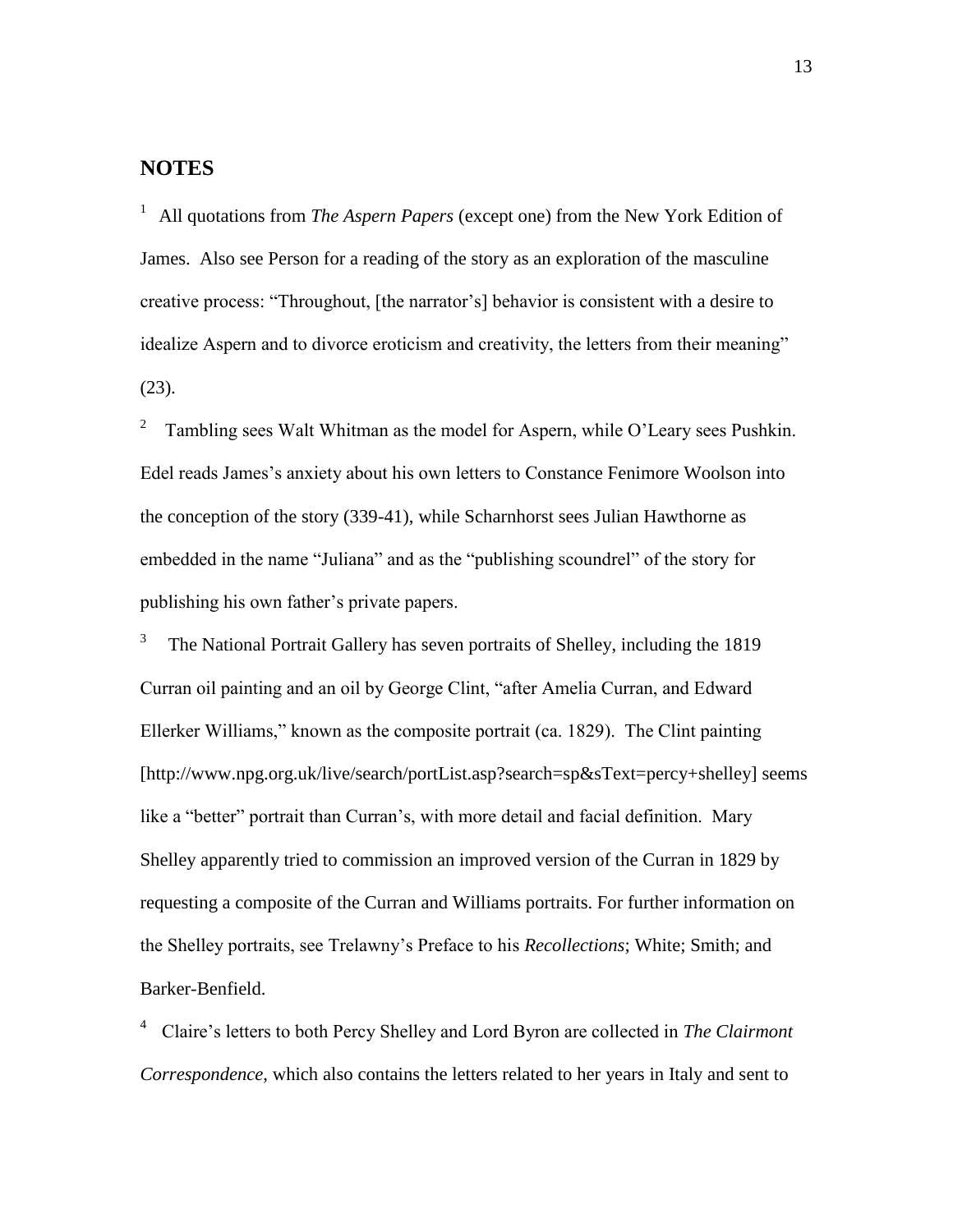her niece Pauline (Plin) Clairmont, the model for Miss Tina. For a full account of Pauline's life, see Stocking.

 $5\text{ Edel}$  identifies Claire as the "cousin" of Mary Shelley (p. 337). Other misidentifications occur throughout the secondary criticism of *The Aspern Papers*; for instance, Person identifies Claire as "Shelley's second wife" (30)*.*

 $6$  Shelley's visit with Allegra at the convent in Bagnacavallo is described in Gittings and Manton (pp 64-5). For a description of Shelley's attempts to act as a go-between with Claire and Byron over the care of Allegra, see Holmes, pp.420-23; 439-49. And for a full-length biography of Claire, see Grylls.

<sup>7</sup> See Holmes (2003), "The Tombs of Naples" (ch. 18) for an extended and updated discussion of this vexed question. The most recent, full-length biography of Shelley discusses the mystery of the Neopolitan child at length, concluding that it is impossible now to prove definitively who the biological parents of the girl were (see Bieri, vol. 2, ch. 5: "Paradise of Devils: Naples").

<sup>8</sup> In a similar fashion, Goodman has observed: "James's love of gossip—justified by the belief that 'art is long  $\&$  everthing else is accidental and unimportant'—sometimes makes him appear almost ruthlessly detached from other people and their pain. For him, gossip was an art"  $(61)$ .

MacDonald (80-91) has discussed James's "Italian Hours" (1909), including his earlier Venetian writings, "Venice" (1882), "The Grand Canal" (1892), and "Two Old Houses and Three Young Women" (1909), all of which convey James's historical immersion in the themes of *The Aspern Papers*. Reading Venice as a sexualized locus of meaning, Bradley discusses James's letter to Symonds as a way of identifying himself as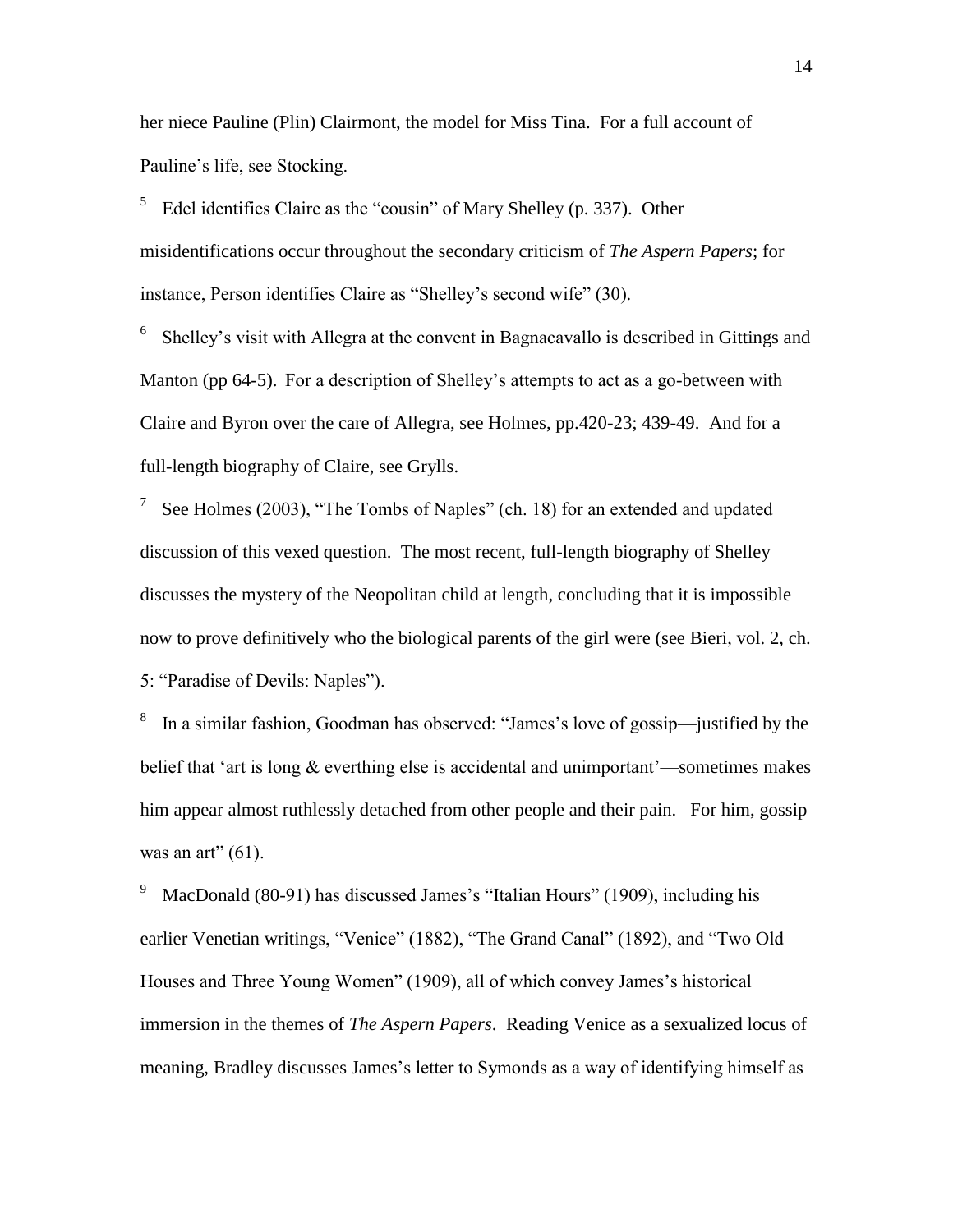a homosexual by revealing his attraction to the young men he had glimpsed fleetingly in Venice (47-48; 53).

 $10$  See, for instance, Church; Reesman; Veeder; Brown; and Hadley for various approaches to the misogyny that is implicit (or explicit) throughout the story. Reesman notes that "the literal is the realm of the female body, and the male body is, in contrast, unreachable, undefinable, and unsayable" (43).

<sup>11</sup> See Freud, "Medusa's Head," for a summary of the psychic dynamics here: "To decapitate = to castrate. The terror of Medusa is thus a terror of castration that is linked to the sight of something. Numerous analyses have made us familiar with the occasion for this: it occurs when a boy, who has hitherto been unwilling to believe the threat of castration, catches sight of the female genitals, probably those of an adult, surrounded by hair, and essentially those of his mother….The sight of Medusa's head makes the spectator stiff with terror, turns him to stone" (264).

 $12$  For a discussion of Wharton's adaptations of the ghost story, see Allen Smith.

#### **WORKS CITED**

- Barker-Benfield, B. C. *Shelley's Guitar: A Bodleian Exhibition of Manuscripts, First Editions, and Relics of Percy Bysshe Shelley.* Oxford: Bodleian Library, 1992.
- Bieri, James. *Percy Bysshe Shelley: A Biography. Vol. I: Youth's Unextinguished Fire, 1792-1816. Vol. II: Exile of Unfulfilled Reknown, 1816-1822*. Newark: U of Delaware P, 2004-5.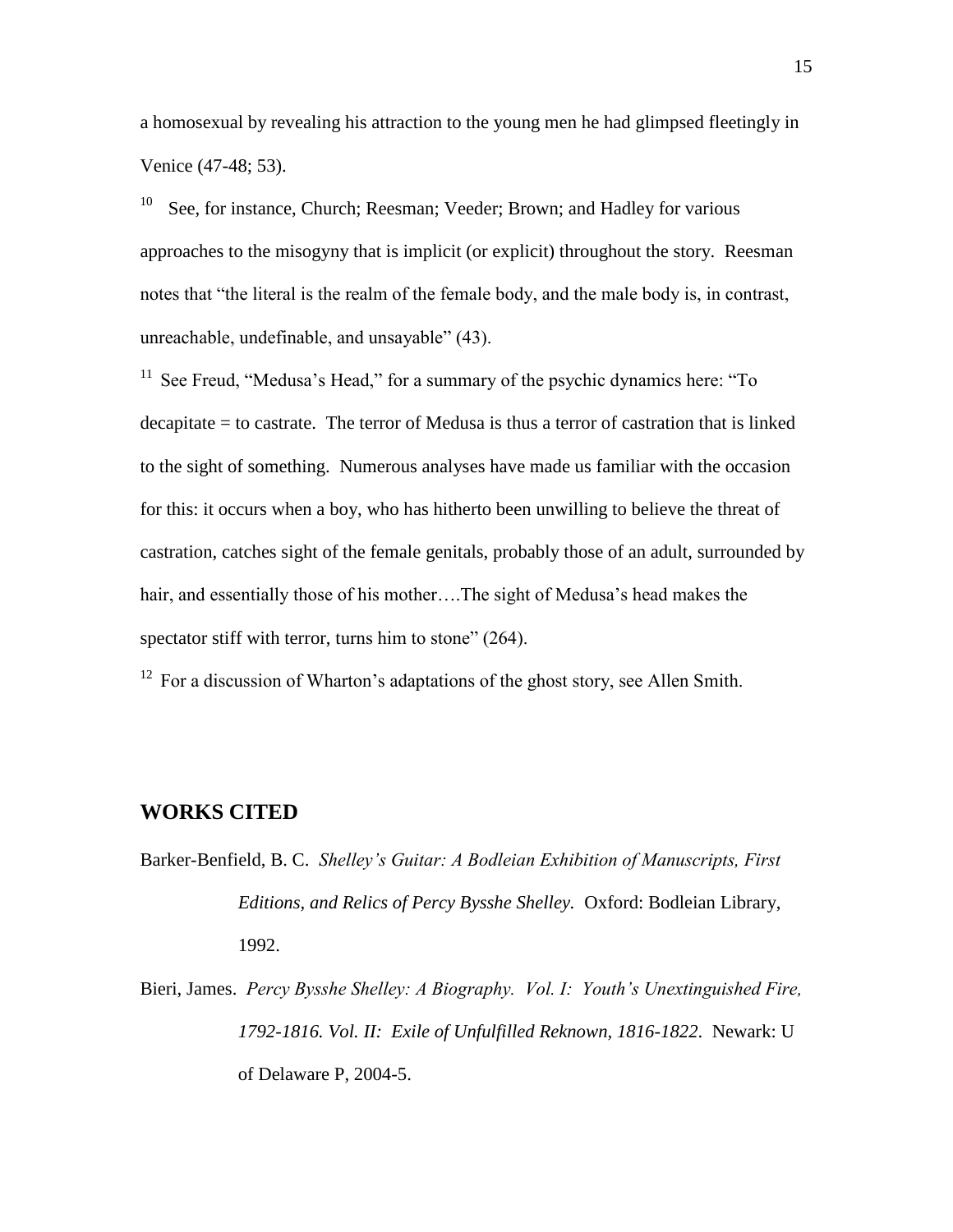- Bradley, John R. "Henry James's Permanent Adolescence." In *Henry James and Homo-Erotic Desire*. Ed. John R. Bradley. Hampshire: Macmillan, 1999. Pp. 45- 68.
- Brown, Ellen. "Revising Henry James: Reading the Spaces of *The Aspern Papers*." *American Literature* 63 (1991), 263-78.
- Church, Joseph. "Writing and the Dispossession of Woman in *The Aspern Papers*." *American Imago* 47 (1990), 23-42.
- *The Clairmont Correspondence: Letters of Claire Clairmont, Charles Clairmont, and Fanny Imlay Godwin.* Ed. Marion Kingston Stocking. Vol. 1: 1808-1834. Vol 2: 1835-79. Baltimore: Johns Hopkins U P, 1995.

Edel, Leon. *Henry James: A Life*. New York: Harper & Row, 1985.

- Freud, Sigmund. "Fetishism." In *The Standard Edition of the Complete Psychological Works of Sigmund Freud*. Trans. James Strachey. Vol. VII. London: Hogarth P, 1927.
- ---------. "Medusa's Head." In *Writings on Art and Literature: Sigmund Freud*. Ed. Neil Hertz. Stanford: Stanford U P, 1997. Pp. 264-65.
- Gittings, Robert, and Jo Manton, *Claire Clairmont and the Shelleys, 1798-1879*. Oxford: Oxford U P, 1992.

Goodman, Susan. *Edith Wharton's Inner Circle.* Austin: U of Texas P, 1994.

- Grylls, R. Glynn *Claire Clairmont: Mother of Byron's Allegra*. London: Murray, 1939.
- Hadley, Tessa. "*The Aspern Papers*: Henry James's 'Editorial Heart.'" *Cambridge Quarterly* 26 (1997), 314-24.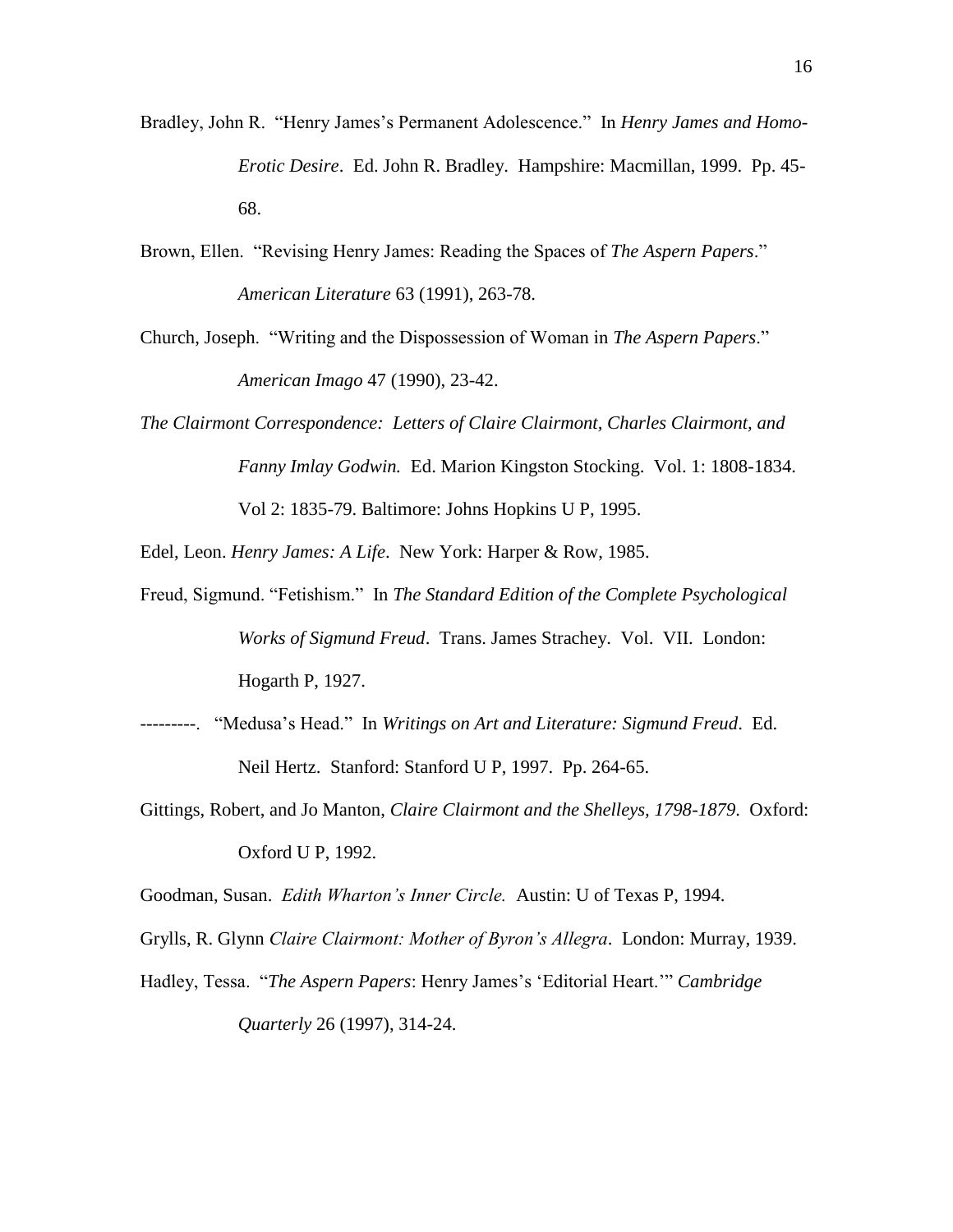- Holmes, Richard. *Shelley: the Pursuit*. New York: Penguin, 1987; rpt. New York: New York Review Books, 2003.
- James, Henry. *The Aspern Papers, The Turn of the Screw, The Liar, The Two Faces*. New York: Scribner's, 1909; rpt. New York: Kelley, 1971. (The revised New York edition of the story).
- ------. *The Aspern Papers*. In *The Complete Tales of Henry James*. Ed. Leon Edel. Philadelphia: Lippincott, 1963. Vol. VI, 275-382. (The original 1888 version).
- MacDonald, Bonney. *Henry James's 'Italian Hours': Revelatory and Resistant Impressions*. Ann Arbor, MI: UMI, 1989.
- O'Leary, Joseph S. "Pushkin in *The Aspern Letters*." *The Henry James E-Journal* [http://www2.newplatz.edu/~hathawar/ejournal2.html]
- Person, Leland. "Eroticism and Creativity in *The Aspern Papers*." *Literature and Psychology* 32 (1986), 20-31.
- Reesman, Jeanne Campbell. "'The Deepest Depths of the Artificial': Attacking Women and Reality in *The Aspern Papers*." *'The Finer Thread, The Tighter Weave': Essays on the Short Fiction of Henry James*. Ed. Joseph Dewey and Brooke Horvath. West Lafayette, IN: Purdue U P, 2001. Pp. 42-68.
- Scharnhorst, Gary. "James, *The Aspern Papers*, and the Ethics of Literary Biography." *Modern Fiction Studies* 36 (1990), 211-17.
- Smith, Allan. "Edith Wharton and the Ghost story," in *Gender and Literary Voice*. Ed. Janet Todd. New York: Holmes & Meier, 1980.

Smith, Robert Metcalf. *The Shelley Legend*. New York: Scribner's, 1945.